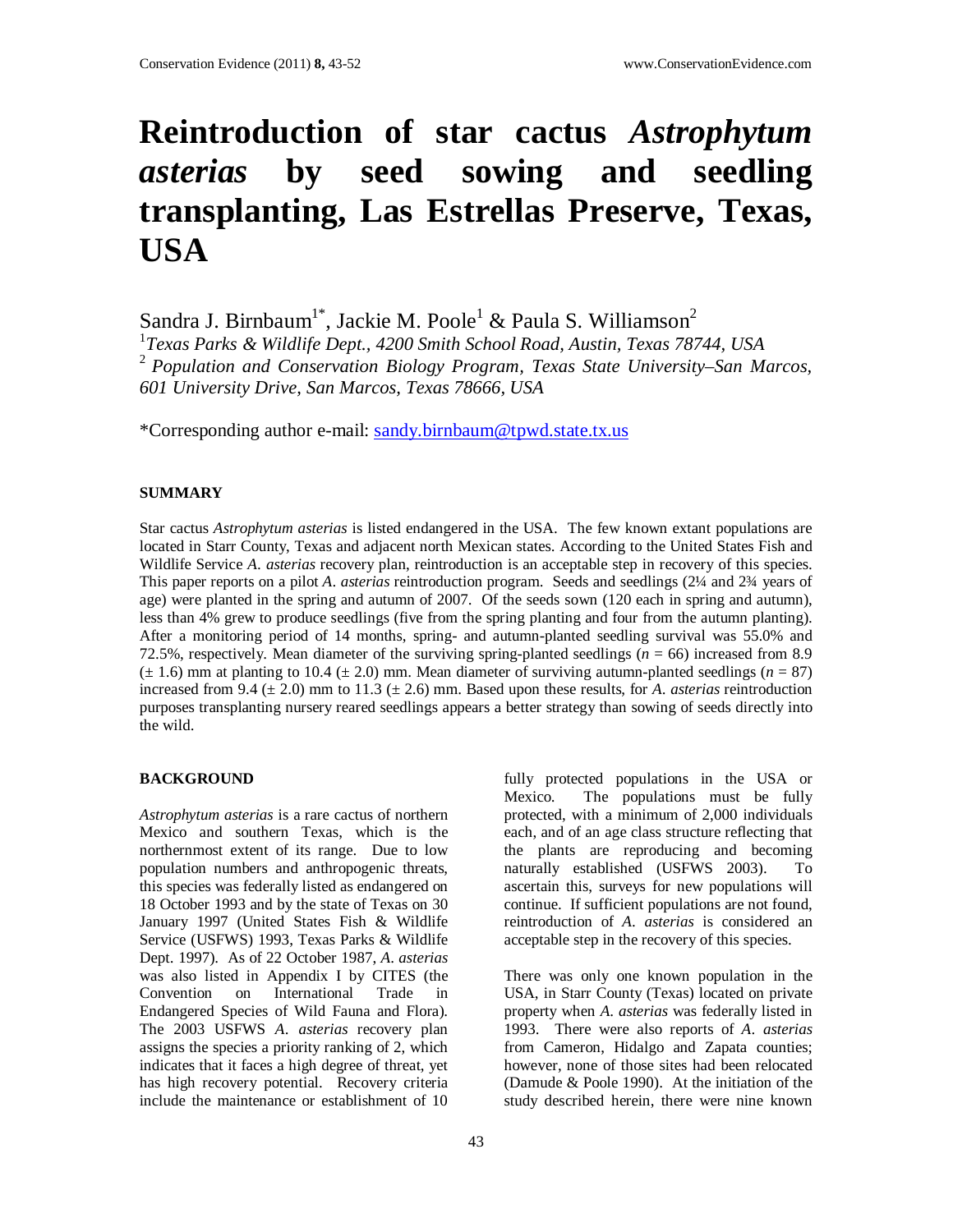private properties in Starr County with extant populations of *A*. *asterias* (Janssen *et al*. 2005). Recent surveys in Mexico identified seven populations in Tamaulipas and two in Nuevo León (Martínez-Ávalos *et al*. 2004).

In Mexico recent research has documented mortality of *A*. *asterias* due to herbivory by Mexican ground squirrels *Spermophilus mexicanus*, a fungal plant pathogen *Phytophthora infestans*, and a cerambicid beetle (species unidentified) (Martínez-Ávalos *et al*. 2007). Mortality in Texas has been documented due to herbivory by desert cottontail *Sylvilagus audubonii* and possibly Mexican ground squirrel, fungal infection, and the cerambicid beetle *Moneilema armatum* (Janssen *et al*. 2010, Ferguson & Williamson 2009, Ferguson *et al*. in prep.). In Mexico and Texas mortality by the aforementioned causes occurs in all size classes. The presented research also documented mortality of *A*. *asterias* seedlings due to weevils, tentatively identified as *Gerstaeckeria* sp.

Habitat destruction/modification is the primary anthropogenic threat to the persistence of *A*. *asterias* in the wild. Natural rangeland in Texas is still being root-ploughed (i.e. slicing of shrub/brush roots) and seeded to non-native, forage grasses in particular buffelgrass *Pennisetum ciliare* (native to Africa) to enhance livestock grazing potential. Urban sprawl is also a threat in Texas as Rio Grande City is within 13 km of *A*. *asterias* populations and development (e.g.housing) is spreading towards these sites. A recently proposed highway bypass project would have bisected these *A*. *asterias* populations. Although, this project did not come to fruition, such projects remain a threat. Because *A*. *asterias* resembles peyote *Lophophora williamsii* it is accidentally collected and threatened by the peyote trade (Terry 2005). Over-collection of star cactus for the horticultural trade is also listed as a threat in the recovery plan (USFWS 2003). Collection for the horticultural and peyote trade is hard to quantify but still assumed to be of significance. Oil and gas exploration also presents a threat to star cactus populations. In autumn 2008-spring 2009, two 260 km<sup>2</sup> seismic survey projects (aimed at detecting gas reserves) crossed *A*. *asterias* populations. Despite coordination between the gas companies and a private consultant knowledgeable of star cactus populations, around 10% of the plants in the project area were destroyed (Janssen *et al*. 2010).

Determining the feasibility of reintroducing *A*. *asterias* is one of the tasks listed in the USFWS *A*. *asterias* recovery plan which could lead to the down-listing of this species. It is well known in the horticultural trade that *Astrophytum* species, including *A*. *asterias*, are easily grown in cultivation (Higgins 1960, Damude & Poole 1990, Anderson *et al*. 1994). However, whether seeds or transplanted seedlings would survive best in the wild was not known. Therefore, the authors conducted a pilot reintroduction of *A*. *asterias* using both seeds and seedlings planted in different seasons (spring and autumn).

## **ACTION**

Vegetation cover estimates and soil analyses were conducted in 15 subpopulations (sites) of *A. asterias* in Texas prior to selection of the reintroduction site. Only three of the 15 sites had vegetation cover exceeding 50%. The lowest vegetative cover recorded was 21%. *Varilla texana* (a succulent shrub) was the most dominant species (11.6% cover). The other species with >5% cover included *Prosopis glandulosa* and *Acacia rigidula*. Sixty-eight plant species were documented as *A*. *asterias* associates at the 15 sites. Other species documented with ≥1% dominance included: *Opuntia leptocaulis*, *Castela erecta* subsp. *texana*, *Ziziphus obtusifolia* var. *obtusifolia, Suaeda conferta*, *Parkinsonia texana* var. *macra*, and *Monanthochloë littoralis*. The majority of the soils at the 15 sites have a clay component and are classified as clay or clay loam with varying levels of salinity. Many sites also have a gravel component. Soil analyses classified nine of the 15 sites as saline-sodic; two as saline; two as sodic; and two as non-saline, non-sodic.

The authors also conducted growth rate analyses of *A*. *asterias* in cultivation (*n* = 108). The plants demonstrated a linear growth pattern. Analysis has also shown that initial diameter of seedlings is not correlated with growth rate (confidence intervals: lower  $= -0.0993$  and upper  $= 0.2526$ ). Seventy-five percent of the estimated growth rates of the seedlings in cultivation were less than 2.92 mm/year.

**Pilot reintroduction site:** In 2007 the *A. asterias* reintroduction site was established at the 168 ha Las Estrellas Preserve, Starr County, owned by the Texas Chapter of The Nature Conservancy (TNC). The preserve has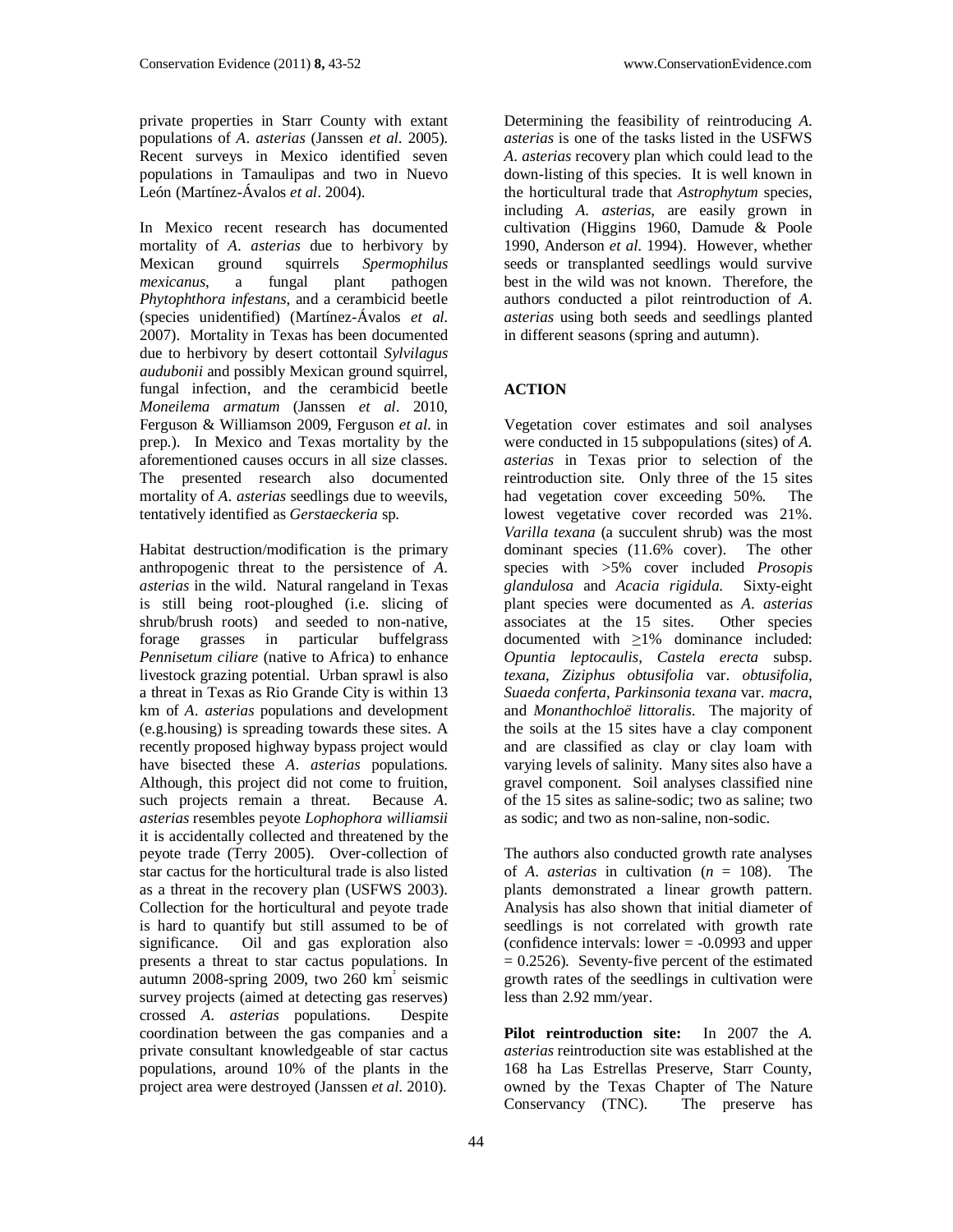subpopulations of *A*. *asterias* scattered throughout and is the only protected site of this species in the USA. Soils comprised clay with a gravel component and soil analysis classified it as non-saline, non-sodic. Vegetation cover was 47.4%; most dominant species were *Castela erecta* subsp. *texana* (15.5%), *Acacia rigidula* (6.8%), and *Ziziphus obtusifolia* var. *obtusifolia*  $(5.5\%)$ . Other species observed  $(>2\%$  cover) included: *Bouteloua trifida*, *Varilla texana*, *Sporobolus airoides* subsp. *airoides* and *Prosopis glandulosa*. Although the reintroduction site had greater shrub coverage than the 15 star cactus subpopulations, the overall vegetation cover was within the range of cover recorded for the 15 subpopulations. The majority of the species documented at the reintroduction site were also documented in the 15 subpopulations.

**Experimental design:** A split-plot experimental design was established. Two 1-m<sup>2</sup> quadrats were located along each of three 25-m transects established on a 30-m baseline in a stratifiedrandom design for a total of six quadrats (Fig. 1). A randomly selected distance of 1-9 m was used to locate the first quadrat on each transect. The second quadrat was located 10 m north of the first quadrat. The quadrats were centered on the transect unless one of the following conditions was encountered: 1) 100% dense brush covered one or more of the subquadrats; 2) two or more of the planting rectangles were covered by shrub basal area; 3) a Mexican ground squirrel burrow was located within 1 m of the quadrat. In these instances the quadrat was rotated around the centre point until a feasible placement was

obtained. Each of the six quadrats was subdivided into four  $0.25 \text{ m}^2$  subquadrats. One of four treatments was randomly assigned to each subquadrat: a) 20 seeds planted in the spring  $(n = 120)$ , b) 20 seedlings planted in the spring  $(n = 120)$ , c) 20 seeds planted in the autumn ( $n = 120$ ), and d) 20 seedlings planted in the autumn  $(n = 120)$  (Fig. 1). Three planting grids (each approximately 50 cm x 50 cm) comprising hardware cloth (wire mesh) with  $\frac{1}{4}$ inch (0.6 cm) openings stretched within a wooden frame were constructed. Twenty planting rectangles approximately 3.2 cm x 4.5 cm in size were cut into the hardware cloth creating a grid of four columns and five rows (Fig. 2). The planting grid allowed for equal spacing of the seeds and seedlings and aided in monitoring.

**Propagules and planting methodology:**  Twenty seeds were planted in six quadrats on 14 March (spring;  $n = 120$ ) and 22 September 2007 (autumn;  $n = 120$ ). No site preparation was conducted prior to planting. A 60d 6 inch (15.4 cm) nail was inserted approximately 1 cm into the ground to create a divot in which one seed was planted per planting rectangle. The seeds used in this intervention were derived from a breeding system and pollen-limitation experiment (Strong & Williamson 2007) conducted at the Preserve. The seeds for the plantings were haphazardly chosen from all the seed collected (i.e. seeds scattered on table and undamaged ones selected until the desired number for planting had been reached).



**Figure 1.** Randomly assigned treatments for each  $0.25 \text{ m}^2$  subquadrat: A = seeds planted in spring; B = seedlings planted in spring;  $C$  = seeds planted in autumn; and  $D$  = seedlings planted in autumn.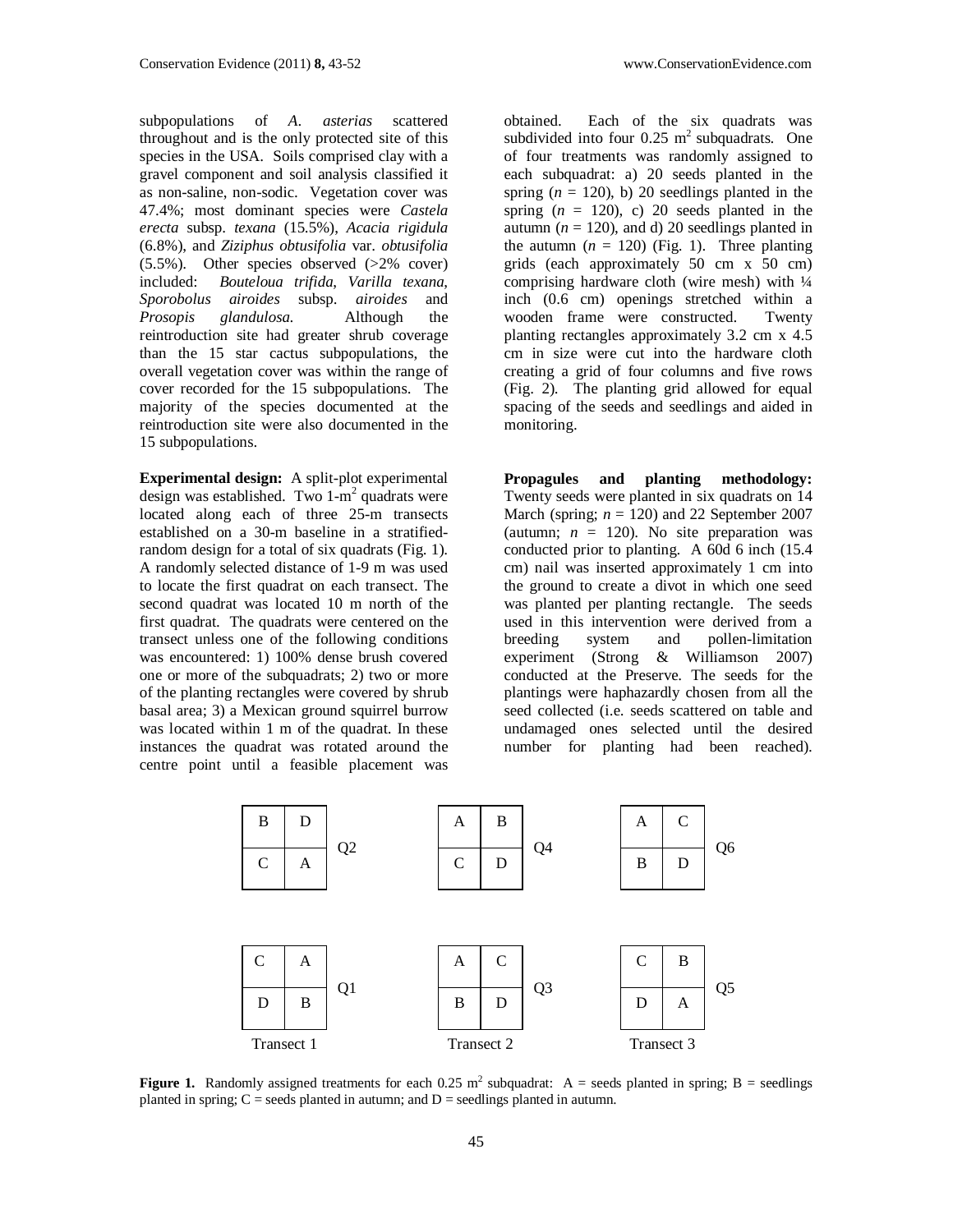

Figure 2. A planting grid (50 cm x 50 cm) comprising hardware cloth (wire mesh) within a wooden frame, with 20 planting rectangles (3.2 cm x 4.5 cm) cut into the mesh.

Twenty seedlings were planted in six quadrats 19-20 April (spring;  $n = 120$ ). The seedlings were approximately 2 ¼ years of age with diameters averaging  $8.78 \pm 1.7$  mm ( $\pm SD$ ; range 4.96-13.50 mm). Twenty seedlings were also planted in six quadrats 20-21 October (autumn; *n*  $= 120$ ) 2007. These were approximately 2  $\frac{3}{4}$ years of age. The diameters of the seedlings averaged  $9.30 \pm 2.1$  mm (range  $5.10 - 15.17$  mm). As with the seed sowing experiment, no site preparation was conducted prior to planting. A set methodology for planting of seedlings was developed. Approximately 6-10 days prior to planting, seedlings were removed from the greenhouse and housed out-of-doors in Starr County to acclimatize them. The seedlings were each watered with approximately 3 mL of water immediately after planting. Any uprooted seedlings found subsequent to transplanting were replanted and given a further 3 mL of water.

The seedlings used in this intervention were grown from the seeds of the aforementioned Strong and Williamson (2007) experiment. The seedlings were maintained in a greenhouse at the Lady Bird Johnson Wildflower Center (Austin, Texas) and a randomly chosen subset was used in this study.

**Monitoring:** Each planting treatment was monitored two weeks after planting to record any losses. Thereafter, data were collected every

four weeks. Data collection concluded on 1 June 2008 and 15 November 2008 for the spring and autumn treatments of seeds and seedlings, respectively. If the seeds germinated, the month in which the seedling was first observed was documented. At the conclusion of each 15 month monitoring period of the seed treatments, the diameter of each seedling was measured with calipers. At the end of each 14-month monitoring period of the seedling treatments, the diameter of each seedling was recorded. *A*. *asterias* will shrink and retract into the soil. Therefore, diameter measurements of the planted seedlings were not taken more often as seedlings were often flush with the soil surface or buried. It was feared that exposing the seedlings regularly could make them more vulnerable to desiccation and possibly herbivory and thereby jeopardize their survival. When a seedling died, if cause of death could be determined, this was documented.

#### **CONSEQUENCES**

**Survivorship of seedlings derived from seeds:**  Of the 120 spring-planted seeds, five produced seedlings; these were first observed six to nine months after sowing (Table 1). Four of the 120 autumn-planted seeds produced seedlings, first observed 11 to 12 months after sowing. Although more seeds may have germinated, the overall percentage of seedlings observed from seed was only 4%.

Four of the five seedlings (80% survival rate) derived from spring-planted seeds were alive and healthy at the end of the spring planting monitoring period (June 2008) whilst 100% of the seedlings from autumn-planted seeds were alive and healthy at the end of the respective monitoring period (November 2008). On-going monitoring of the intervention indicated overall survivorship of the seedlings derived from seed at 67% as of 29 May 2009. However by 27 August 2009 only two of nine of the seedlings produced from planted seeds were alive. As of 31 March 2011 only one of the seedlings was still alive (Table 1).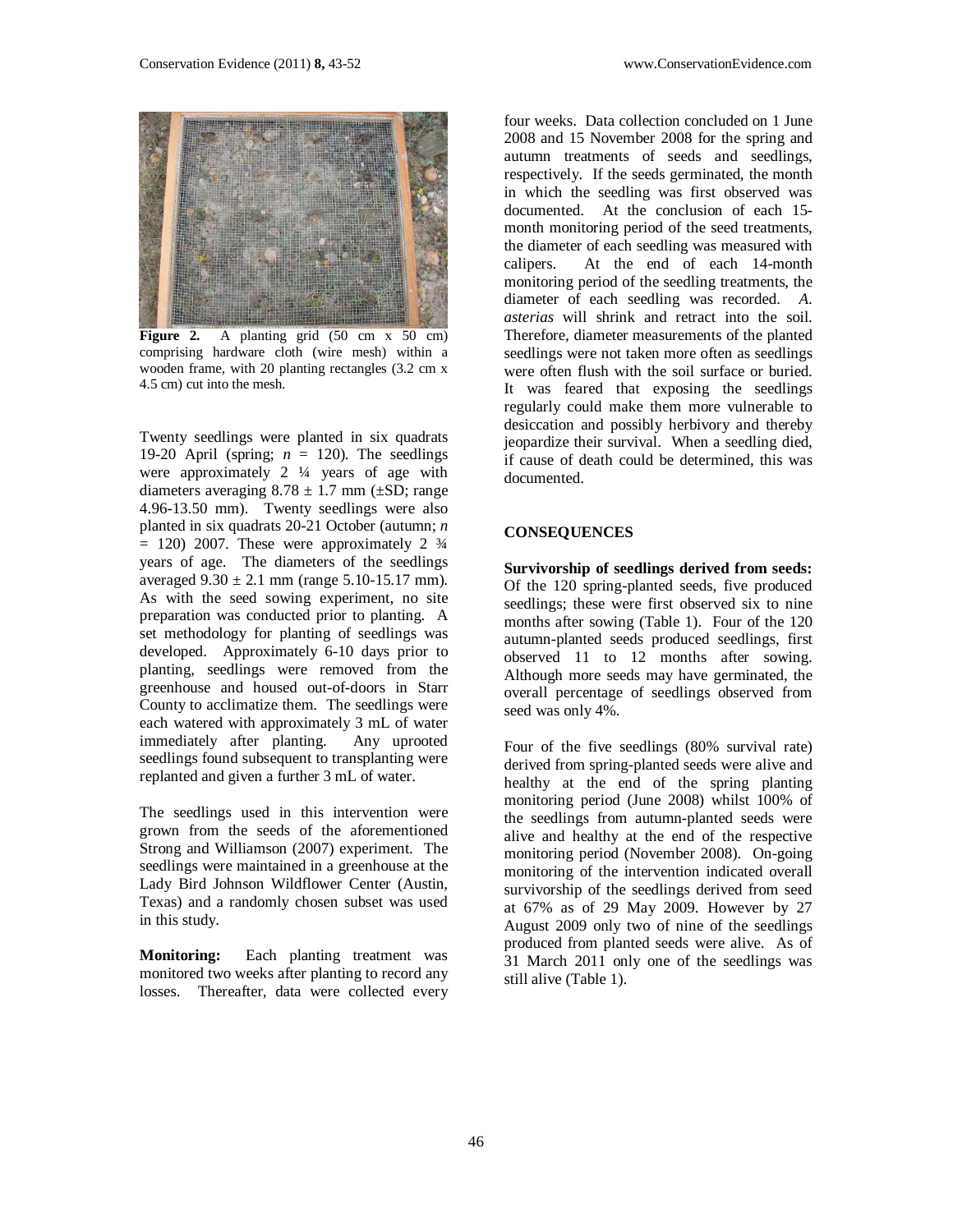| 01 J March 2011. The date a securing went missing and therefore considered dead is noted. |                      |                       |
|-------------------------------------------------------------------------------------------|----------------------|-----------------------|
| Date seedling first                                                                       | Diameter (mm) at end | <b>Status on</b>      |
| observed                                                                                  | of monitoring period | <b>31 March 2011</b>  |
| 22 September 2007                                                                         | 3.47                 | dead 26 March 2010    |
| 22 September 2007                                                                         | 3.56                 | alive                 |
| 22 September 2007                                                                         | dead                 | dead 15 December 2007 |
| 15 December 2007                                                                          | 4.23                 | dead 29 May 2009      |
| 15 December 2007                                                                          | 3.51                 | dead 27 August 2009   |
| 2 August 2008                                                                             | 3.82                 | dead 27 August 2009   |
| 2 August 2008                                                                             | 3.38                 | dead 27 August 2009   |
| 23 August 2008                                                                            | 4.24                 | dead 27 February 2009 |
| 20 September 2008                                                                         | 3.98                 | dead 27 August 2009   |
|                                                                                           |                      |                       |

**Table 1.** *A*. *asterias* seedlings derived from spring-sown (March) and autumn-sown (September) seed, date seedling first observed, final diameter at the end of the respective monitoring periods (June and November 2008), and status as of 31 March 2011. The date a seedling went missing and therefore considered dead is noted.

**Survivorship of transplanted seedlings:** A total of 66 *A*. *asterias* seedlings (55.0%) of the spring-planted seedlings were alive at the end of the 14-month monitoring period (June 2008; Fig. 3). Almost all (19 of 20) of the spring-planted seedlings in a single subquadrat (Q4) were lost due to digging activities of a Mexican ground squirrel. Excluding Q4 from the survivorship calculations, spring survivorship was 65.0%. Of autumn-planted seedlings, 87 (72.5%) survived

to the end of the monitoring period (November 2008; Fig. 3). Monitoring of the surviving *A*. *asterias* plants is on-going. As of 29 May 2009, 52 and 83 of the spring- and autumn-planted seedlings, respectively, were still alive. However, by 27 August 2009 surviving seedlings only numbered 42 and 43. As of 31 March 2011, 35 and 39 of the spring- and autumn-planted seedlings, respectively, were still alive, representing an overall survivorship of 31%.



**Figure 3.** Percent survivorship per month of seedlings ( $n = 120$ ) planted April and October 2007. The 'spring without Q4' line is the survivorship of spring-planted seedlings without the Q4 subquadrat which sustained a catastrophic loss of 19 seedlings.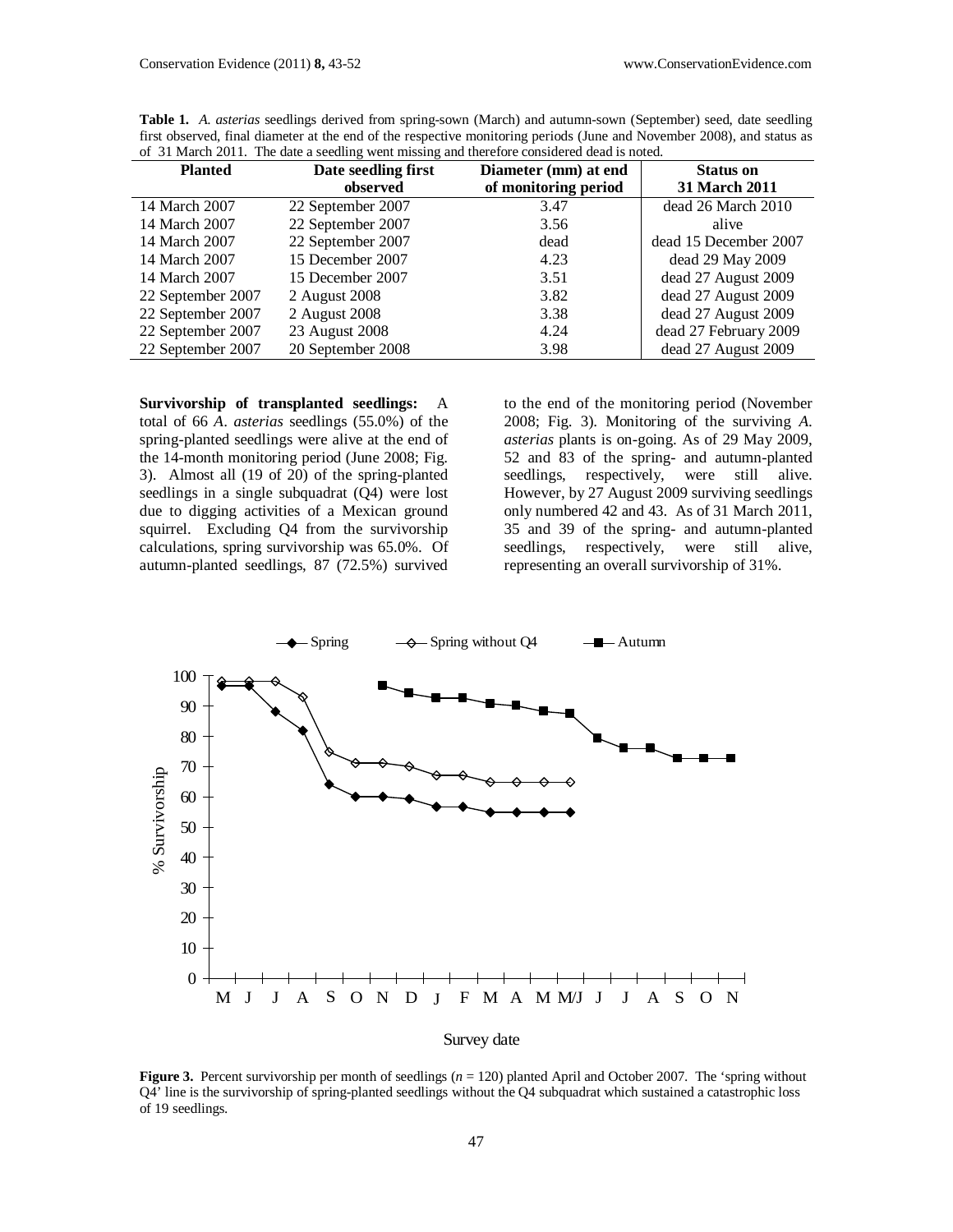The difference in the final diameters of the spring- and autumn-planted seedlings was significant ( $t = -2.41$ ,  $P = 0.0173$ ,  $df = 151$ ). At the end of the 14-month monitoring period, average diameter of the surviving spring-planted seedlings ( $n = 66$ ) had increased from  $8.89 \pm 1.6$ mm (range 5.48-12.76 mm) at planting to 10.40  $\pm$  2.0 mm (range 6.43-14.92 mm; Fig. 4). Nearly 85% of the 66 seedlings alive at the end of the spring monitoring period had diameters ranging

from 8.01-14.00 mm (Fig. 5). At the end of the 14-month monitoring period, average diameter of the surviving autumn-planted seedlings  $(n =$ 87) had increased from  $9.40 \pm 2.0$  mm (range 5.10-15.17 mm) at planting to  $11.31 \pm 2.6$  mm (range 6.67-18.45 mm; Fig. 4). Seventy-seven percent of the 87 seedlings alive at the end of the autumn monitoring period had diameters ranging from 8.01-14.00 mm (Fig. 5).



**Figure 4.** Average diameter with standard error bars of the spring-  $(n = 66)$  and autumn-planted  $(n = 87)$  *A. asterias* seedlings at the time of planting and at the end (final) of each respective 14-month monitoring period.



Key (mm):  $\boxtimes$  5.00-8.00  $\boxtimes$  8.01-11.00  $\boxtimes$  11.01-14.00  $\boxtimes$  >14.00

**Figure 5**. Percentage of *A*. *asterias* seedlings per size class when planted (April and October 2007) and at the conclusion of the respective monitoring periods (June and November 2008).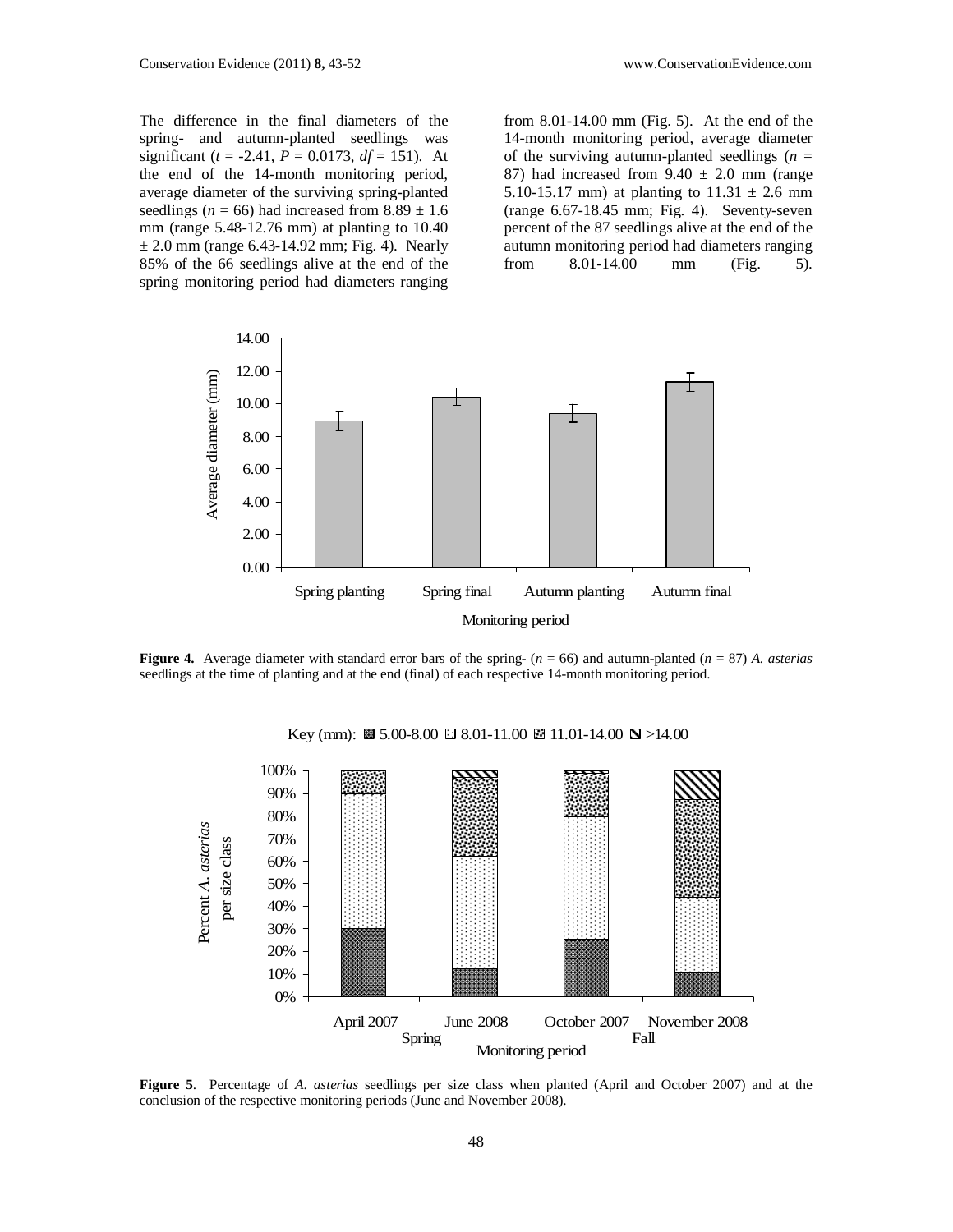The simple linear regression of final diameter of spring planted seedlings on planting (initial) diameter was significant  $(r^2 = 0.47, P < 0.0001, n$  $= 66$ ; Fig. 6). Over the 14-month study period, the diameters of reintroduced seedlings increased by 0.84 mm (Fig. 6). This equates to an estimated growth rate of 0.73 mm/year. The simple linear regression of final diameter of fall planted seedlings on planting (initial) diameter was significant  $(r^2 = 0.71, P < 0.0001, n = 87;$ Fig. 7). Over the 14-month study period, the diameters of reintroduced seedlings increased by 1.08 mm (Fig. 7). This equates to an estimated growth rate of 0.99 mm/year.

The average diameter of the 54 spring-planted seedlings that died was  $8.64 \pm 1.9$  mm (range 4.96-13.50 mm) whilst the average diameter of the 33 autumn-planted seedlings was  $9.04 \pm 2.3$ mm (range 5.15-12.81 mm). Causes of mortality included burrowing activity of Mexican ground squirrels that uprooted/buried the plants, desiccation, herbivory, infestation by weevils, and other causes (Fig. 8). Seedlings were

classified as dead when a dead plant or part(s) of it were located. The category "other" includes seedlings which were soft, uprooted, or otherwise damaged and eventually died. The "missing" category represents seedlings not relocated at the end of the monitoring periods and for purposes of data analysis, missing seedlings were assumed dead (Fig. 8).

A total of six seedlings died from herbivory as evidenced by rodent teeth marks. Another impact noted, that could possibly be attributed to rodents, was uprooting of the seedlings. Twenty of the 120 autumn-planted seedlings were uprooted at least once. Of these only nine were alive at the end of the monitoring period. Two died as a direct result of uprooting (included in the "other" category; Fig. 8). Fifty-nine percent of the uprooting events occurred in November 2007 with over half of the uprootings (52%) occurring in Q3. One seedling in Q6 was still alive at the end of the monitoring period despite being uprooted (and replanted) in November 2007, and February, March and April 2008.



**Figure 6.** Linear regression of final diameter of spring planted seedlings on initial (planting) diameter ( $r^2 = 0.47$ ,  $P <$ 0.0001,  $n = 66$ ;  $y = 2.9676 + 0.8358x$ .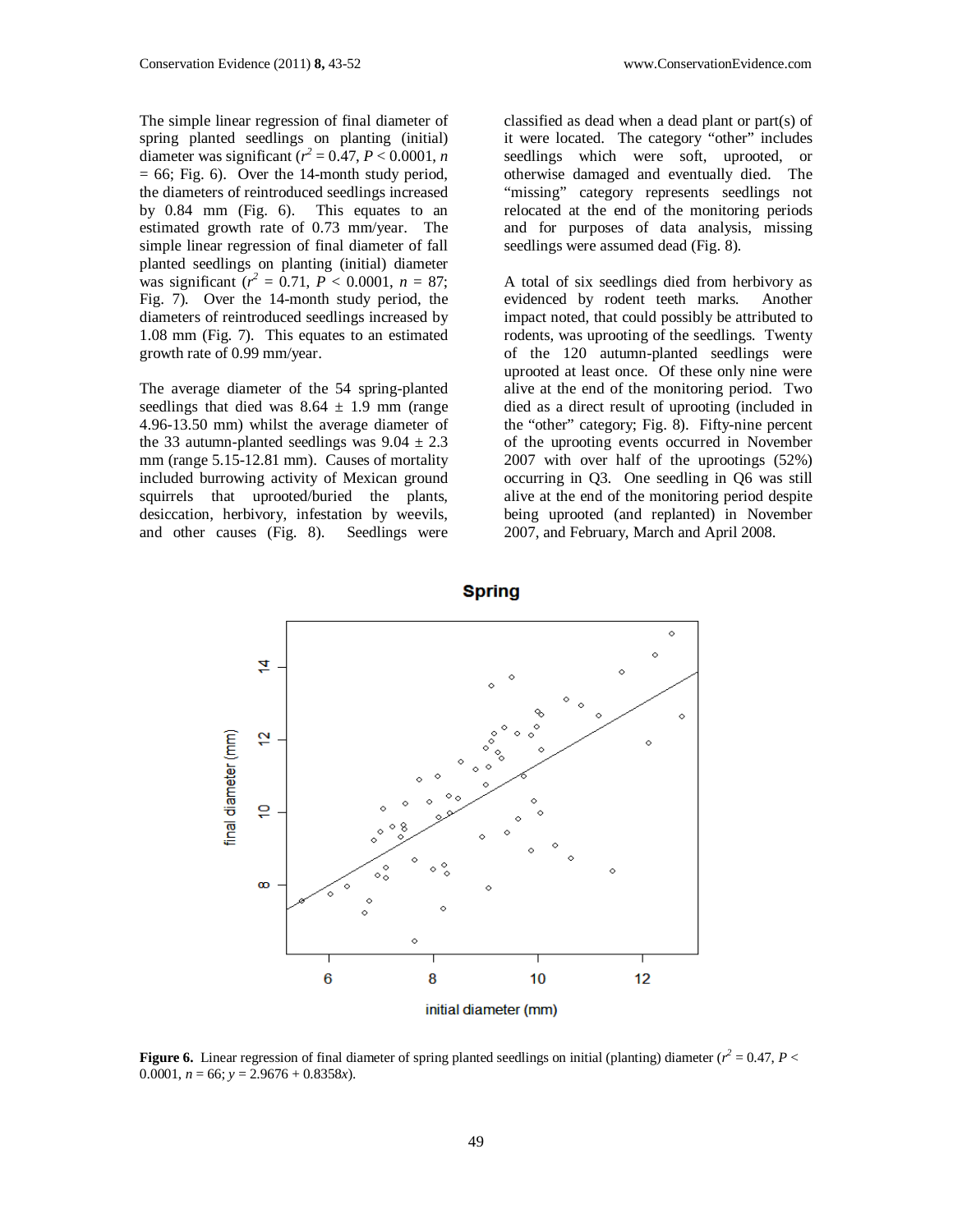

**Figure 7.** Linear regression of final diameter of fall planted seedlings on initial (planting) diameter ( $r^2 = 0.71$ , *P*  $\leq 0.0001, n = 87; y = 1.1987 + 1.0752x.$ 



**Figure 8.** Causes of mortality for planted *A*. *asterias* seedlings. Note: Mexican ground squirrels *S.mexicanus* caused death by uprooting/burying seedlings.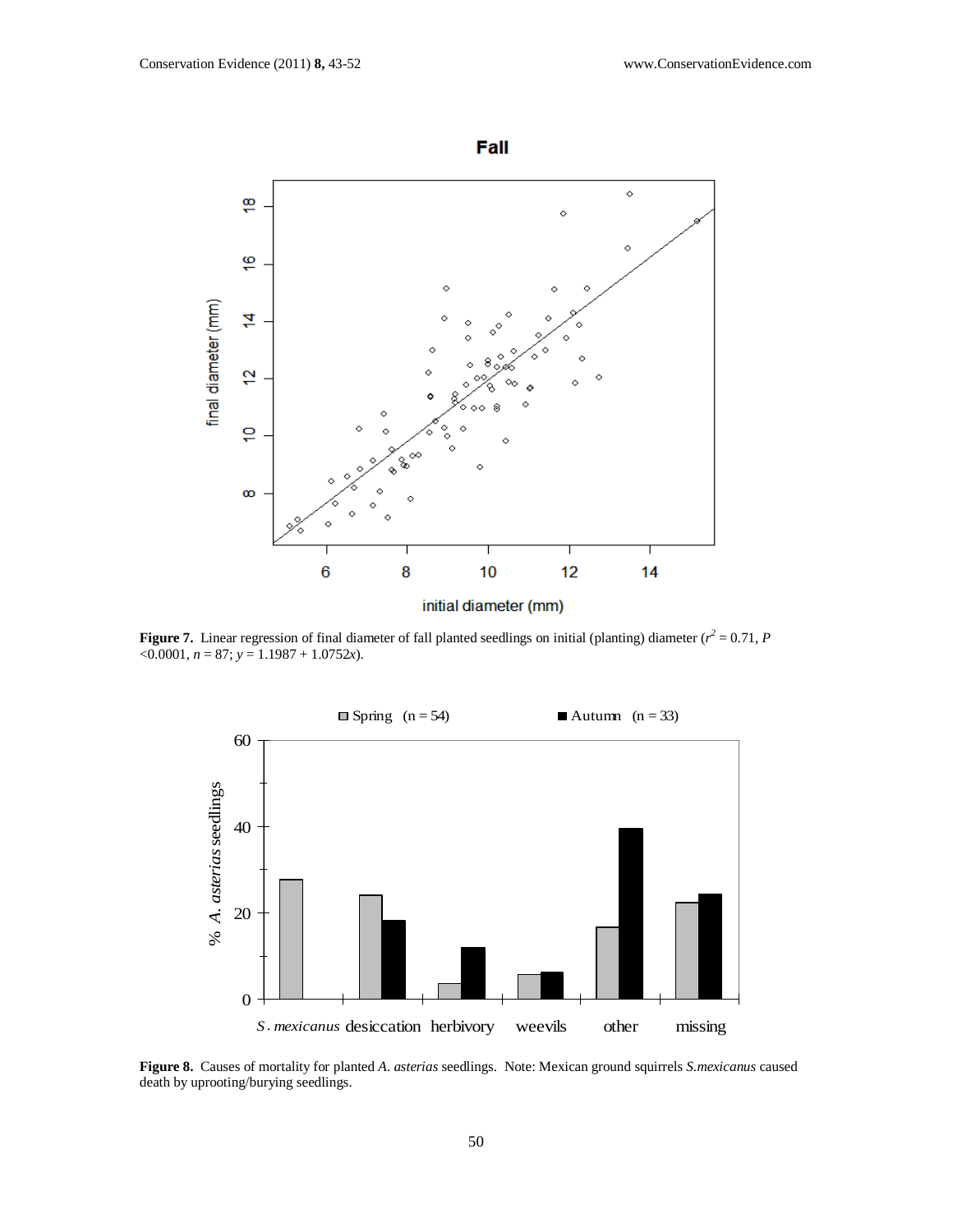Weevil infestation accounted for 6% of the total deaths (Fig. 8). In January 2008, two seedlings (one each planted in the spring and autumn) containing larvae were collected, but the larvae died before they matured and thus no identification could be made. In March 2008, three more seedlings (two planted in spring and one in autumn) which contained larvae were collected. After approximately one month, two<br>adult weevils emerged. Specimens were adult weevils emerged. tentatively identified to the genus *Gerstaeckeria*. All confirmed seedling deaths due to weevils were located in a single quadrat.

**Conclusions:** The *A*. *asterias* reintroduction trial suggests that transplanting nursery reared seedlings is a better choice of propagule than planting of seeds directly into the wild. Survival of autumn transplants (72.5%) was greater than spring transplants (55.0%) as was growth rate, but further studies are required to assess year to year variations. Further analyses of growth rate and survivorship of reintroduced seedlings is needed to determine if there is an optimum seedling size or age which ensures survivorship.

Future reintroductions should not employ a completely random design as this study documented spatially-related mortality from Mexican ground squirrels and weevils. A stratified random design can incorporate adequate spacing to spread the risks spatially and avoid areas where threats are high (e.g. burrows). A distance of about 3 m is suggested based on disturbance around burrows. Although the authors found an association between *A*. *asterias* and nearby plants in wild populations, nurse plants were not investigated in the intervention. Future interventions should further examine the benefits of 'nurse plants' for reintroduced seedlings as the quadrats adjacent to existing shrubs, thereby receiving shade during a portion of the day, had the highest percentage (35-85%) of surviving seedlings as of 31 March 2011. Based upon this pilot intervention, a draft reintroduction plan for *A*. *asterias* was developed (Janssen *et al*. 2010) as required by the U.S. Fish and Wildlife Service (USFWS 2000).

Due to the intrinsic biological characteristics (slow growth rate, low fecundity and recruitment) of *A*. *asterias*, as well as natural and anthropogenic threats, the outlook for star cactus is uncertain. Although this study demonstrates that fairly successful reintroduction of *A*. *asterias*  is possible (as demonstrated by high seedling

transplant survival), successful conservation of this species can only be ensured through protection of extant wild populations and preservation of its habitat and associated ecological processes. Hobbs (2007) discusses the importance of propagating plants, but stresses that little benefit will be achieved if the plants are simply reintroduced back into the same degrading environment. Currently the number of *A*. *asterias* in wild populations is not adequate to fulfill the recovery criteria as outlined by the USFWS recovery plan. Thus unless good quality habitat can be protected or degraded habitat restored, it is highly likely that more reintroductions of *A*. *asterias* will be necessary to maintain its presence in the Tamaulipan Thornscrub ecoregion of Texas within which the few extant populations persist. If the reintroduced plants continue to survive, it will take several more years before they become reproductively mature. This present intervention can only be deemed truly successful if these seedlings survive to maturity and their offspring become established.

# **ACKNOWLEDEGMENTS**

The authors thank the Texas Chapter of The Nature Conservancy for allowing the pilot reintroduction at Las Estrellas Preserve and for their ongoing work with private landowners in south Texas regarding rare species conservation. The following individuals played an integral role in *A*. *asterias* research in the past 7-plus years: Anna Strong, Gena Janssen, Adam Ferguson, Andrew Blair and Dr. Martin Terry. Propagation and care of *A*. *asterias* seedlings was provided by staff of the Lady Bird Johnson Wildflower Center, Austin, Texas. Project funding was provided by the U.S. Fish and Wildlife Service Cooperative Endangered Species Conservation<br>Fund (Section 6). Ongoing reintroduction Ongoing reintroduction monitoring is being conducted by Jesús Franco (Texas Parks and Wildlife Department District 8 Diversity Biologist). Sandy also thanks her supervisors at Texas Parks and Wildlife Department for their support throughout her graduate research, and also Dr. James Ott and Dr. Floyd Weckerly for serving on her thesis committee. Dr. Timothy Bonner's assistance was also invaluable and greatly appreciated. Lastly, Sandy is grateful for the scholarships she received from the following organizations whilst at graduate school: Texas Parks & Wildlife Foundation, Texas Garden Clubs, Inc., and